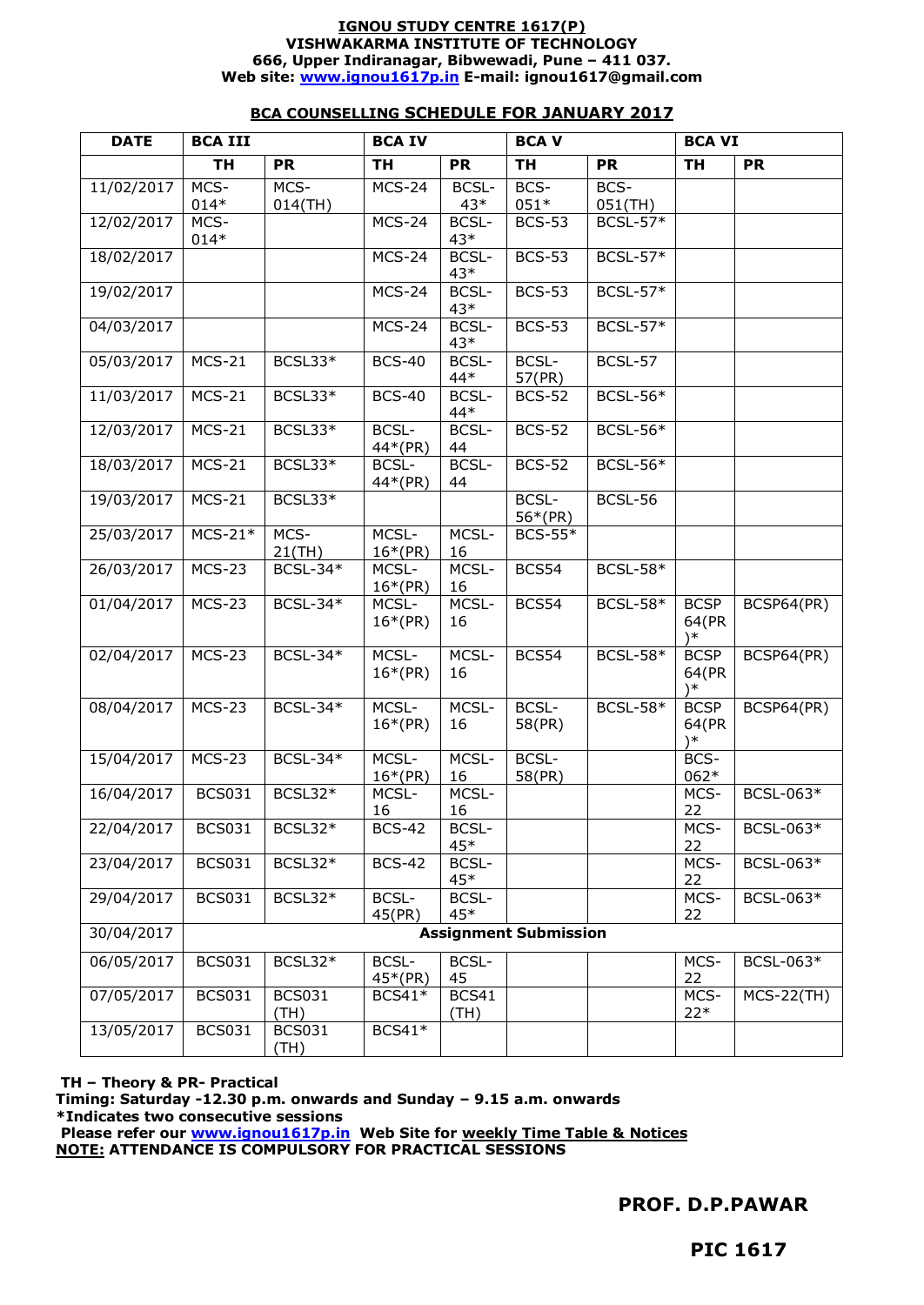# **IGNOU STUDY CENTRE 1617(P) VISHWAKARMA INSTITUTE OF TECHNOLOGY 666, Upper Indiranagar, Bibwewadi, Pune – 411 037. Web site: [www.ignou1617p.in](http://www.ignou1617p.in/) E-mail: ignou1617@gmail.com**

### **MCA TENTATIVE SCHEDULE FOR JAN. TO JUN 2017**

| <b>DATE</b> |                     | <b>MCAII</b><br><b>MCA III</b> |               | <b>MCAIV</b>                    |                 | <b>MCAV</b>       |                            |                     |
|-------------|---------------------|--------------------------------|---------------|---------------------------------|-----------------|-------------------|----------------------------|---------------------|
|             | <b>TH</b>           | <b>PR</b>                      | <b>TH</b>     | <b>PR</b>                       | $\overline{T}H$ | <b>PR</b>         | <b>TH</b>                  | <b>PR</b>           |
| 11/02/2017  | $MCS-24$            | MCSL-<br>$25*$                 | $MCS-31*$     | $MCS31$ (TH)                    | $MCS-43$        | $MCSL-45*$        | <b>MCS-53</b>              | MCSL-<br>$054*$     |
| 12/02/2017  | $MCS-24$            | MCSL-<br>$25*$                 | $MCS-31*$     | MCS31(TH)                       | $MCS-43$        | $MCSL-45*$        | <b>MCS-53</b>              | MCSL-<br>054*       |
| 18/02/2017  | <b>MCS-24</b>       | MCSL-<br>$25*$                 | $MCS-31$      | $\overline{\text{MCS31}}$ ((TH) | $MCS-43$        | $MCSL-45*$        | <b>MCS-53</b>              | MCSL-<br>$054*$     |
| 19/02/2017  | $MCS-24$            | MCSL-<br>$25*$                 | <b>MCS-35</b> | MCSL-36*                        | $MCS-43$        | $MCSL-45*$        |                            | MCSL-<br>054*       |
| 04/03/2017  | $MCS-24$            | MCSL-<br>$25*$                 | <b>MCS-35</b> | MCSL-36*                        | $MCS-43$        | $MCSL-45*$        |                            | MCSL-<br>$054*$     |
| 05/03/2017  | $MCS-21$            | MCSL-<br>$25*$                 | <b>MCS-35</b> | $MCSL-36*$                      | $MCS-43*$       | MCS-<br>43(TH)    |                            |                     |
| 11/03/2017  | $\overline{MCS-21}$ | MCSL-<br>$25*$                 | <b>MCS-35</b> | $MCSL-36*$                      | $MCS-44*$       | MCS-44            |                            |                     |
| 12/03/2017  | $MCS-21$            | MCSL-<br>$25*$                 | $MCS-35$      | $MCSL-36*$                      | $MCS-44*$       | MCS-44            |                            |                     |
| 18/03/2017  | $MCS-21$            | MCSL-<br>$25*$                 | $MCS-35*$     | $MCS-35$ (TH)                   | $MCS-44*$       | $MCS-44$          | MCSE-<br>003*              | MCSE-<br>$003$ (TH) |
| 19/03/2017  | $MCS-21$            | MCSL-<br>$25*$                 | $MCS-34$      | $MCSL-36*$                      | $MCS-41$        | $MCSL-45*$        | MCSE <sup>*</sup> -<br>011 | MCSE-<br>$011$ (TH) |
| 25/03/2017  | MCS-<br>$21*$       | MCS-<br>21(TH)                 | MCS-34        | $MCSL-36*$                      | $MCS-41$        | $MCSL-45*$        | <b>MCS-51</b>              | MCSL-<br>054*       |
| 26/03/2017  | <b>MCS-23</b>       | MCSL-<br>$25*$                 | MCS-34        | $MCSL-36*$                      | $MCS-41$        | $MCSL-45*$        |                            |                     |
| 01/04/2017  | $MCS-23$            | MCSL-<br>$25*$                 | MCS-34        | $MCSL-36*$                      | $MCS-41$        | $MCSL-45*$        | $MCS-51$                   | MCSL-<br>054*       |
| 02/04/2017  | $MCS-23$            | MCSL-<br>$25*$                 | MCS-34        | $MCSL-36*$                      | $MCS-41$        | $MCSL-45*$        |                            | MCSL-<br>$054*$     |
| 08/04/2017  | $MCS-23$            | MCSL-<br>$25*$                 | $MCS-32$      | $MCSL-36*$                      | $MCS-41*$       | MCS-<br>$41$ (TH) |                            | MCSL-<br>054*       |
| 15/04/2017  | <b>MCS-23</b>       | MCSL-<br>$25*$                 | <b>MCS-32</b> | MCSL-36*                        | $MCS-42*$       | MCS-<br>$42$ (TH) |                            | MCSL-<br>054*       |
| 16/04/2017  | <b>MCS-22</b>       | MCSL-<br>$25*$                 | <b>MCS-32</b> | $MCSL-36*$                      | $MCS-42*$       | MCS-<br>42(TH)    | $MCS-52*$                  | MCS-<br>52(TH)      |
| 22/04/2017  | <b>MCS-22</b>       | MCSL-<br>$25*$                 | <b>MCS-32</b> | $MCSL-36*$                      | $MCS-42*$       |                   | MCSE-<br>004*              | MCSE-<br>004(TH)    |
| 23/04/2017  | <b>MCS-22</b>       | MCSL-<br>$25*$                 | $MCS-32$      | $MCSL-36*$                      |                 |                   |                            |                     |
| 29/04/2017  | <b>MCS-22</b>       | MCSL-<br>$25*$                 | $MCS-33*$     | <b>MCS-33(TH)</b>               |                 |                   |                            |                     |
| 30/04/2017  |                     |                                |               | <b>Assignment Submission</b>    |                 |                   |                            |                     |
| 06/05/2017  | $MCS-22$            | MCSL-<br>$25*$                 |               |                                 |                 |                   |                            |                     |
| 07/05/2017  | MCS-<br>$22*$       | MCS-<br>22(TH)                 |               |                                 |                 |                   |                            |                     |
|             |                     |                                |               |                                 |                 |                   |                            |                     |

#### **TH – Theory & PR- Practical**

**Timing: Saturday -12.30 p.m. onwards and Sunday – 9.15 a.m. onwards \*Indicates two consecutive sessions**

**Please refer our [www.ignou1617p.in](http://www.ignou1617p.in/) Web Site for weekly Time Table & Notices NOTE: ATTENDANCE IS COMPULSORY FOR PRACTICAL SESSIONS**